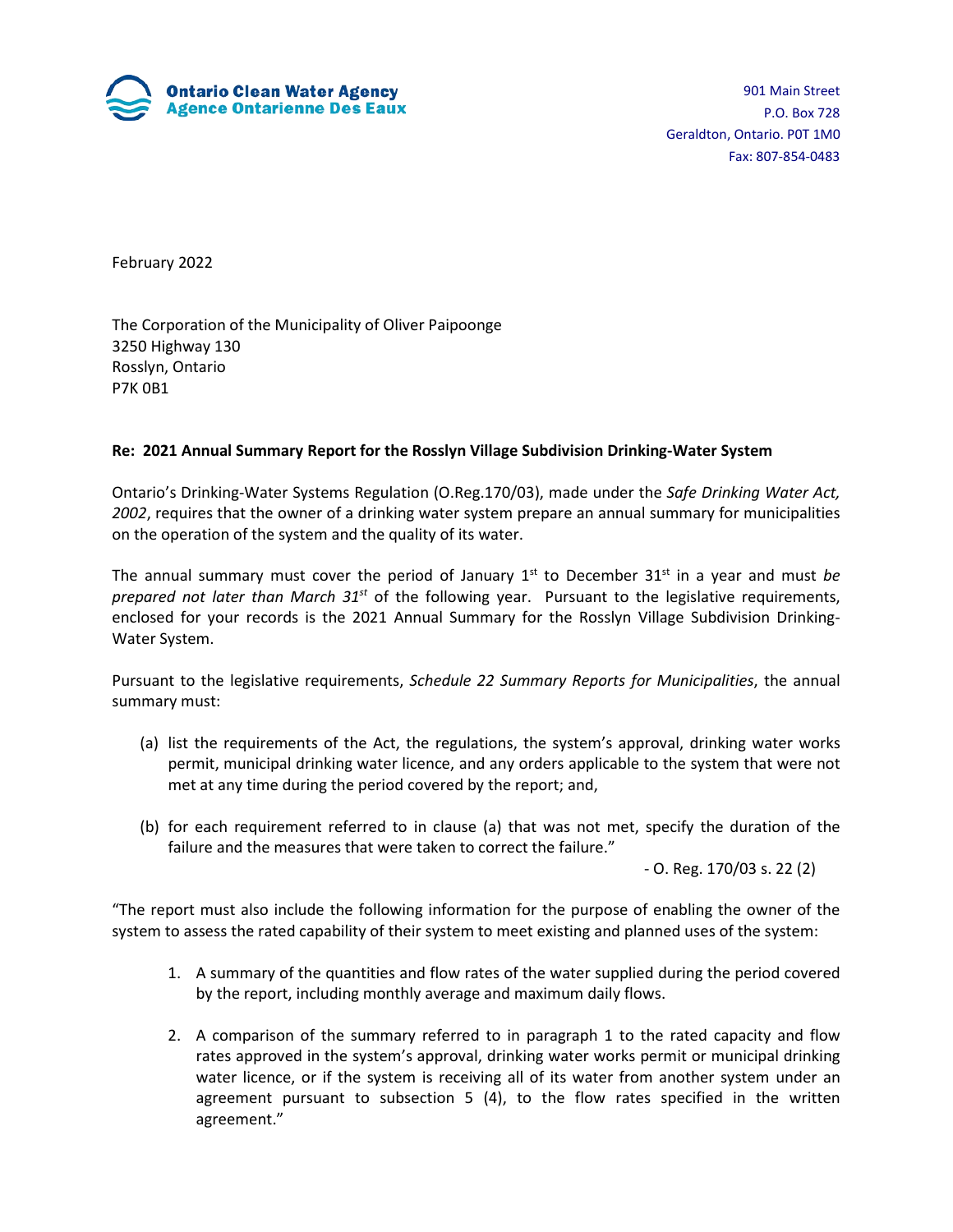-O. Reg. 170/03 s. 22 (3)

In addition, Section 12 (1) - 4 - gives the direction that a copy of the annual summary for the system is given, without charge, to every person who requests a copy and be made available for inspection by any member of the public during normal business hours. The reports should be made available at the office of the municipality, or at a location that is accessible to the users of the water system.

This report was prepared by the Ontario Clean Water Agency on behalf of the Municipality of Oliver Paipoonge and is based on information kept on record by OCWA at the Rosslyn Village Subdivision Drinking-Water System. The report covers the period January 1<sup>st</sup> through to December 31<sup>st</sup> 2021.

Yours truly,

Patrick Albert

Patrick Albert General Manager Northwestern Ontario Regional Hub 807-853-0650

Copy to: Wayne Hanchard – CAO/Clerk Chris Bowles – Director of Operations Operations Staff – Rosslyn Drinking Water System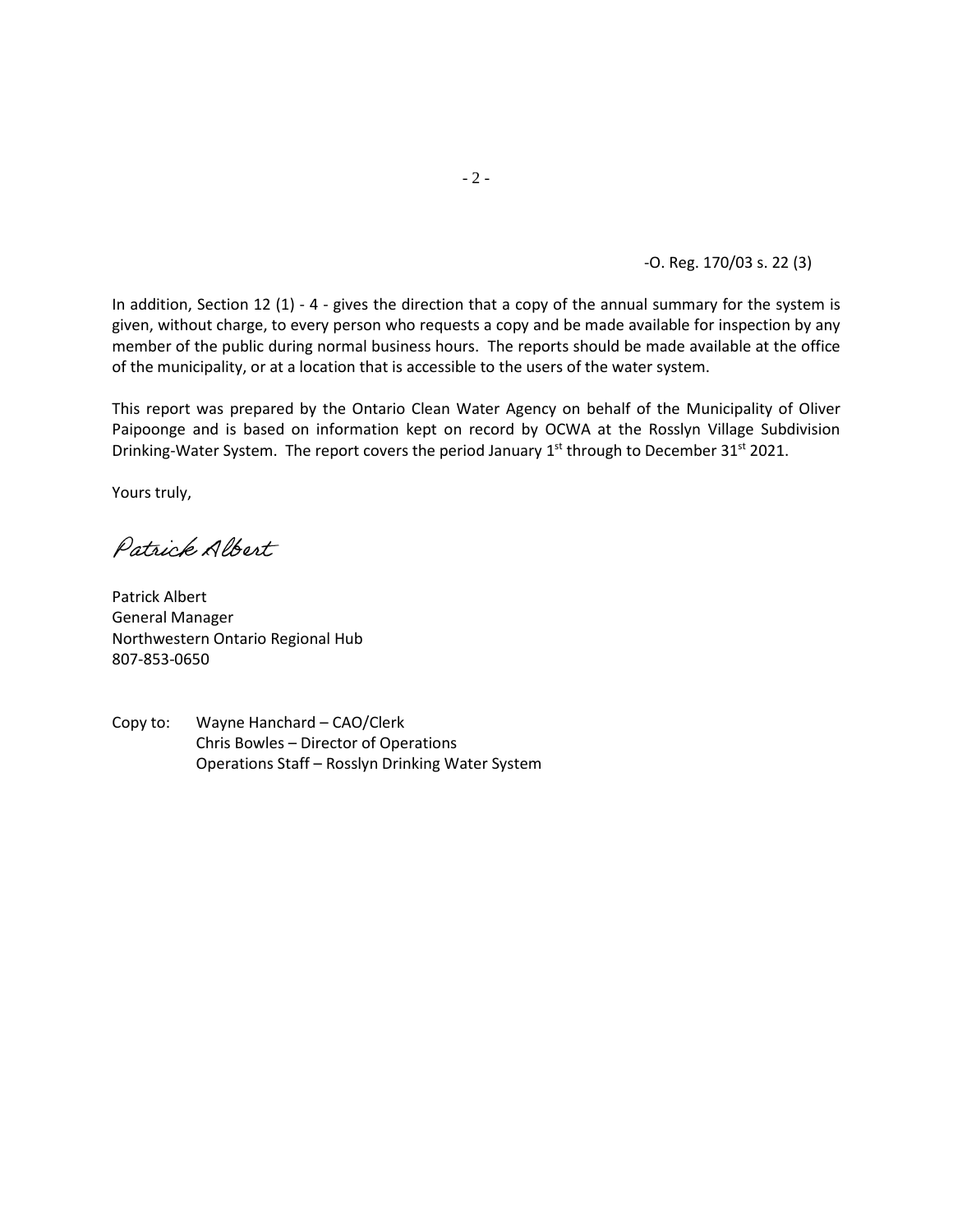# 2021 Schedule 22 Annual Summary Report

Rosslyn Village Subdivision Drinking-Water System

February 2022

Prepared by the

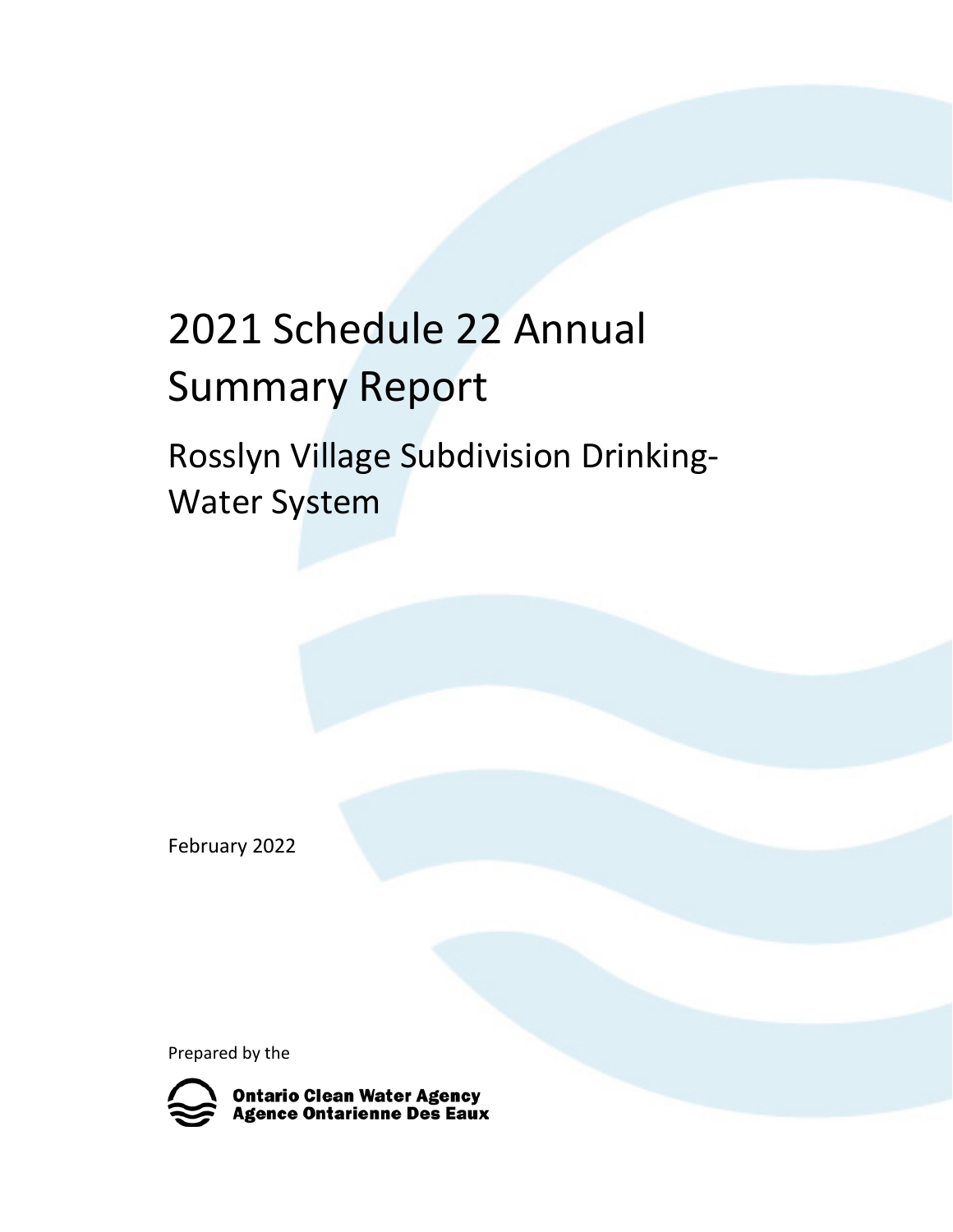# **Table of Contents**

| Section 1: Introduction manufactured and the section of the section of the section of the section of the section |
|------------------------------------------------------------------------------------------------------------------|
|                                                                                                                  |
|                                                                                                                  |
|                                                                                                                  |
|                                                                                                                  |
|                                                                                                                  |
|                                                                                                                  |
|                                                                                                                  |
|                                                                                                                  |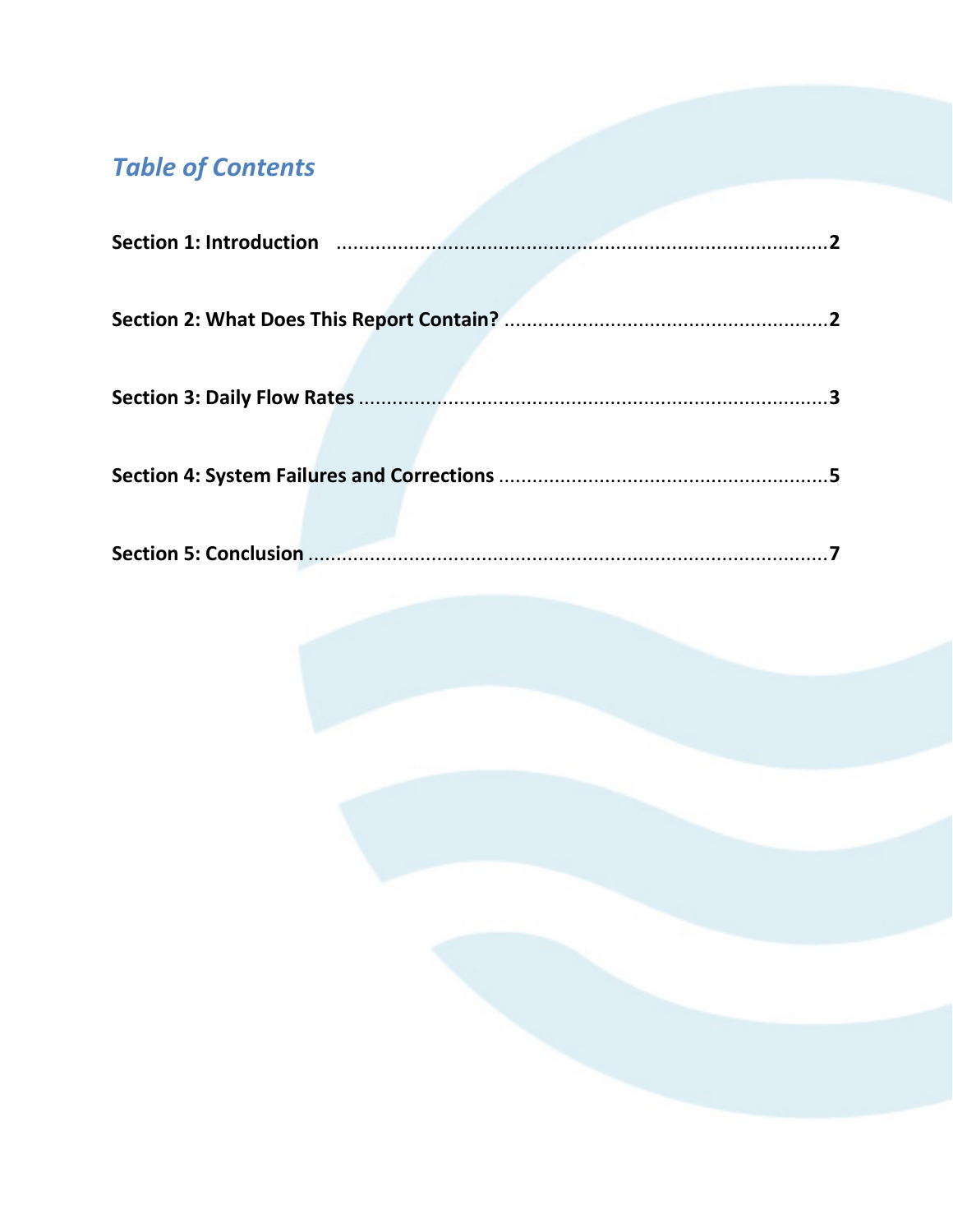### *Section 1: Introduction*

This report is a summary of water quality information for the Rosslyn Village Subdivision Well Supply System, published in accordance with Schedule 22 of Ontario's Drinking-Water Systems Regulation for the reporting period of January 1st to December 31st 2021. The Rosslyn Village Subdivision Well Supply System is categorized as a Small Municipal Residential Drinking Water System.

This report is prepared by The Ontario Clean Water Agency on behalf of the Municipality of the Oliver Paipoonge. A copy of the Summary Report is to be provided to the members of the municipal council by March 31st 2022.

#### *Section 2: What Does This Report Contain?*

"The report must,

- (a) list the requirements of the Act, the regulations, the system's approval, drinking water works permit, municipal drinking water licence, and any orders applicable to the system that were not met at any time during the period covered by the report; and,
- (b) for each requirement referred to in clause (a) that was not met, specify the duration of the failure and the measures that were taken to correct the failure."

- O. Reg. 170/03 s. 22 (2)

"The report must also include the following information for the purpose of enabling the owner of the system to assess the rated capability of their system to meet existing and planned uses of the system:

- 1. A summary of the quantities and flow rates of the water supplied during the period covered by the report, including monthly average and maximum daily flows.
- 2. A comparison of the summary referred to in paragraph 1 to the rated capacity and flow rates approved in the system's approval, drinking water works permit or municipal drinking water licence, or if the system is receiving all of its water from another system under an agreement pursuant to subsection 5 (4), to the flow rates specified in the written agreement."

- O. Reg. 170/03 s. 22 (3)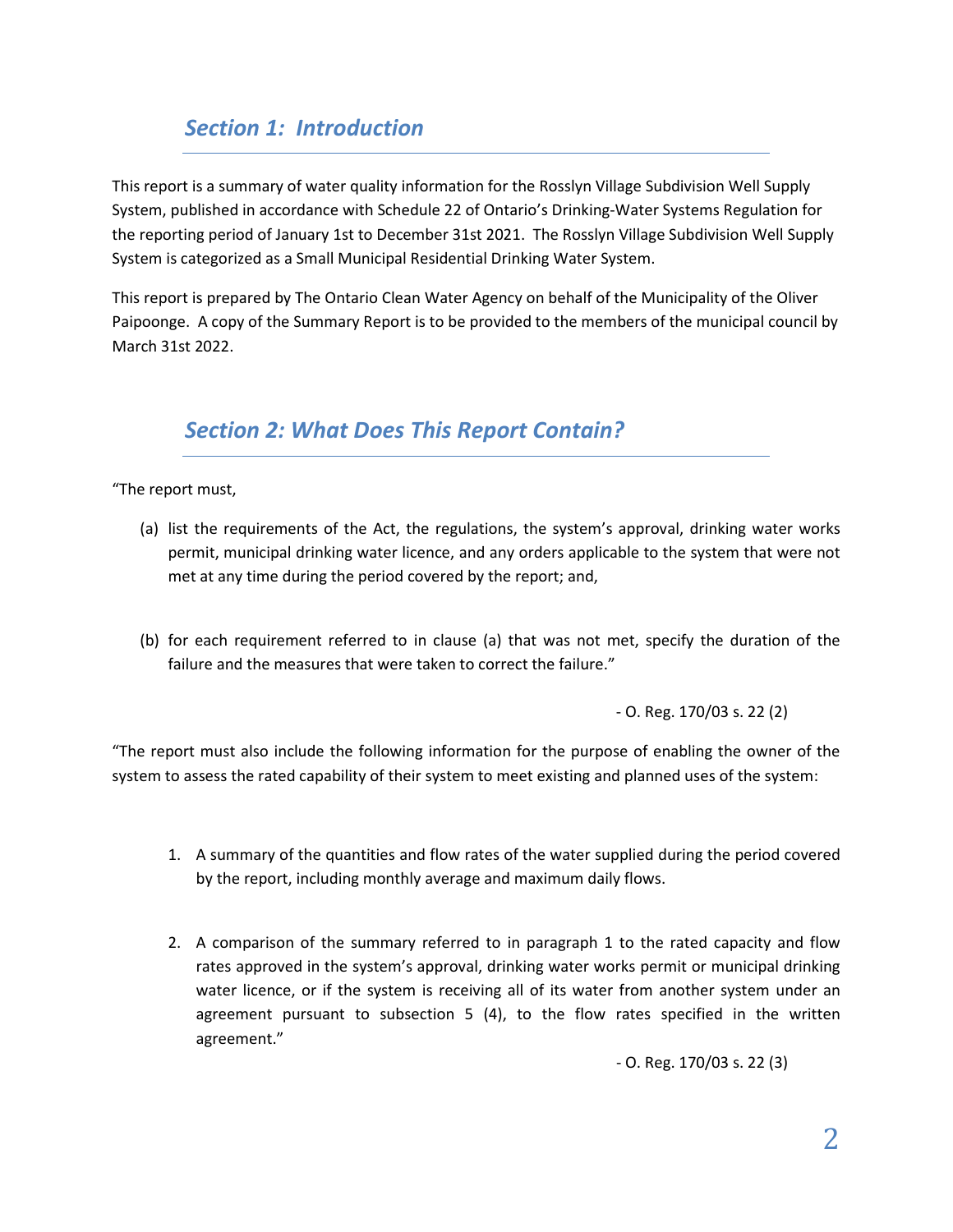#### *Section 3: Daily Flow Rates*

In accordance with the *Municipal Drinking Water Licence 293-101 Schedule C: System Specific Conditions 1.0 Performance Limits,* the Rosslyn Village Subdivision Well Supply system shall be operated not to exceed the rated capacity for the maximum flow rate from the treatment subsystem to the distribution system of **249.12 m3 / day**.

The drinking-water system may be operated temporarily at a rate above the rated capacity where necessary for:

- i) the purposes of fighting a large fire or,
- ii) the maintenance of the drinking-water system

In 2021, the raw water flow meters were not working correctly. The raw water data is based off the treated water flow meter. The average monthly raw flow rate was 352.17m<sup>3</sup>; the average daily flow rate was 11.64  $\text{m}^3$ , with a maximum raw daily flow rate of 77.6 $\text{m}^3$ .

In 2021, the average monthly treated flow rate was  $352.17m^3$ ; the average daily treated flow was 11.64 $m^3$  and the maximum daily treated flow for the year was 77.6 $m^3$ ; this represents 31.15% of the design rated capacity.

A summary of raw and treated flows, including maximum raw flow into the treatment system as well as treated average, maximum and total flow rates are included in the tables below.

The quantity of raw water supplied during the reporting period did not exceed the daily maximum liters of the *Permit to Take Water* nor did the treated flows directed to the distribution system exceed the rated capacity for this system. The flow rates in the permit are in liters per minute while the plant flows are recorded in liters per second. The permit flow rates were converted to liters per second.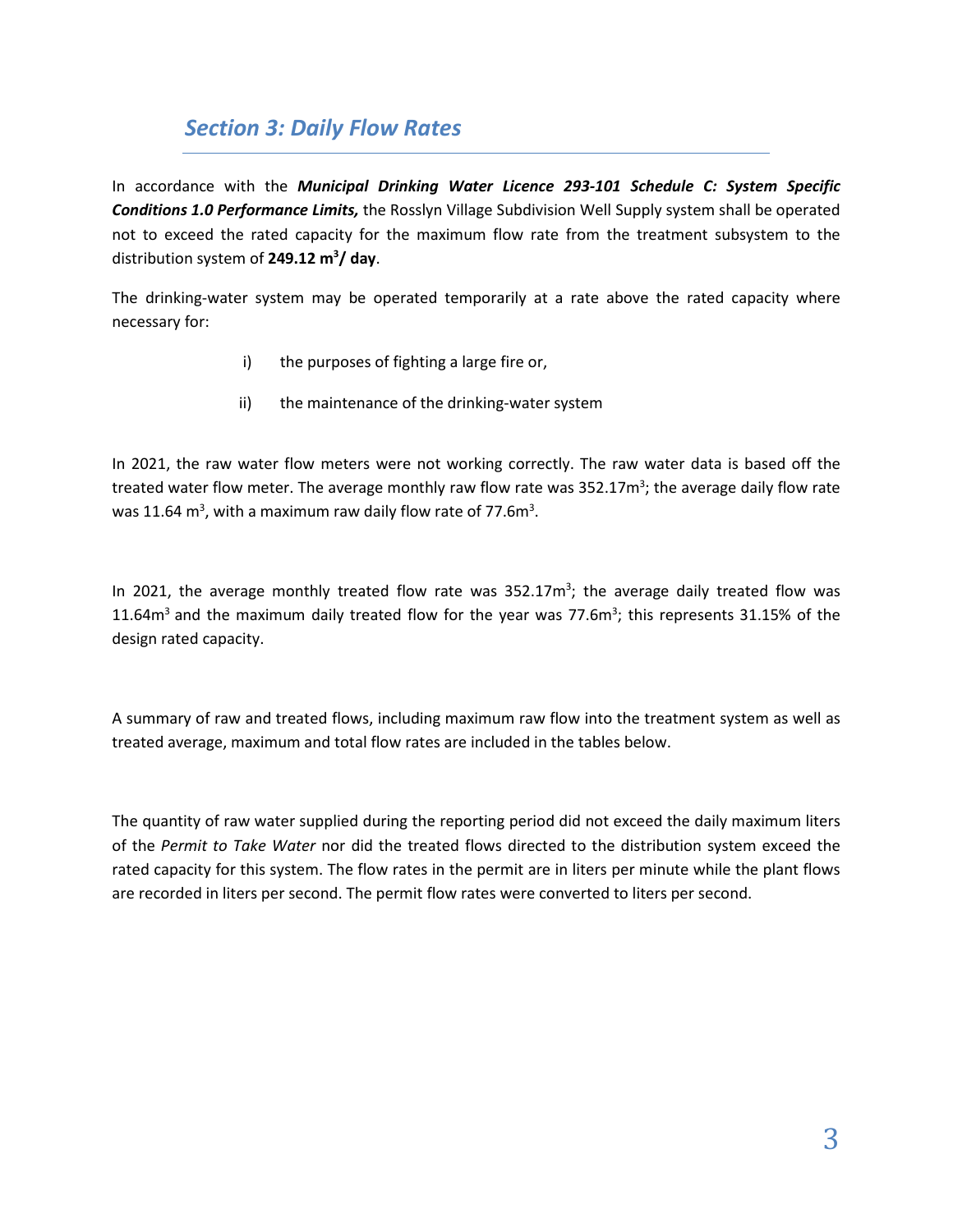| Month            | <b>Average Daily</b><br><b>Raw Flow Rate</b><br>(m <sup>3</sup> /d) | <b>Maximum</b><br><b>Daily Raw Flow</b><br>Rate $(m^3/d)$ | <b>Average Daily</b><br><b>Treated Flow</b><br>Rate $(m^3/d)$ | <b>Maximum</b><br><b>Daily Treated</b><br><b>Flow Rate</b><br>(m <sup>3</sup> /d) | <b>Total Monthly</b><br><b>Treated Flow</b><br>Rate<br>$(m^3/month)$ |
|------------------|---------------------------------------------------------------------|-----------------------------------------------------------|---------------------------------------------------------------|-----------------------------------------------------------------------------------|----------------------------------------------------------------------|
| <b>January</b>   | 18.52                                                               | 252.8                                                     | 18.52                                                         | 252.8                                                                             | 829.4                                                                |
| <b>February</b>  | 16.62                                                               | 195.9                                                     | 16.62                                                         | 195.9                                                                             | 634.4                                                                |
| <b>March</b>     | 10.25                                                               | 195.9                                                     | 10.25                                                         | 195.9                                                                             | 451.1                                                                |
| <b>April</b>     | 9.82                                                                | 154.7                                                     | 9.82                                                          | 154.7                                                                             | 419.1                                                                |
| <b>May</b>       | 12.84                                                               | 154.7                                                     | 12.84                                                         | 154.7                                                                             | 570.7                                                                |
| <b>June</b>      | 9.60                                                                | 154.7                                                     | 9.60                                                          | 154.7                                                                             | 412.1                                                                |
| July             | 4.73                                                                | 154.7                                                     | 4.73                                                          | 154.7                                                                             | 195                                                                  |
| <b>August</b>    | 4.56                                                                | 154.7                                                     | 4.56                                                          | 154.7                                                                             | 190.3                                                                |
| <b>September</b> | 3.11                                                                | 154.7                                                     | 3.11                                                          | 154.7                                                                             | 128.7                                                                |
| <b>October</b>   | 3.20                                                                | 154.7                                                     | 3.20                                                          | 154.7                                                                             | 136.9                                                                |
| <b>November</b>  | 2.96                                                                | 154.7                                                     | 2.96                                                          | 154.7                                                                             | 122.6                                                                |
| <b>December</b>  | 3.18                                                                | 154.7                                                     | 3.18                                                          | 154.7                                                                             | 135.7                                                                |
|                  |                                                                     |                                                           | 2021 Total Treated Flows $(m^3)$                              |                                                                                   | 4226                                                                 |

#### **Monthly Raw & Treated Flow Rates for 2021**

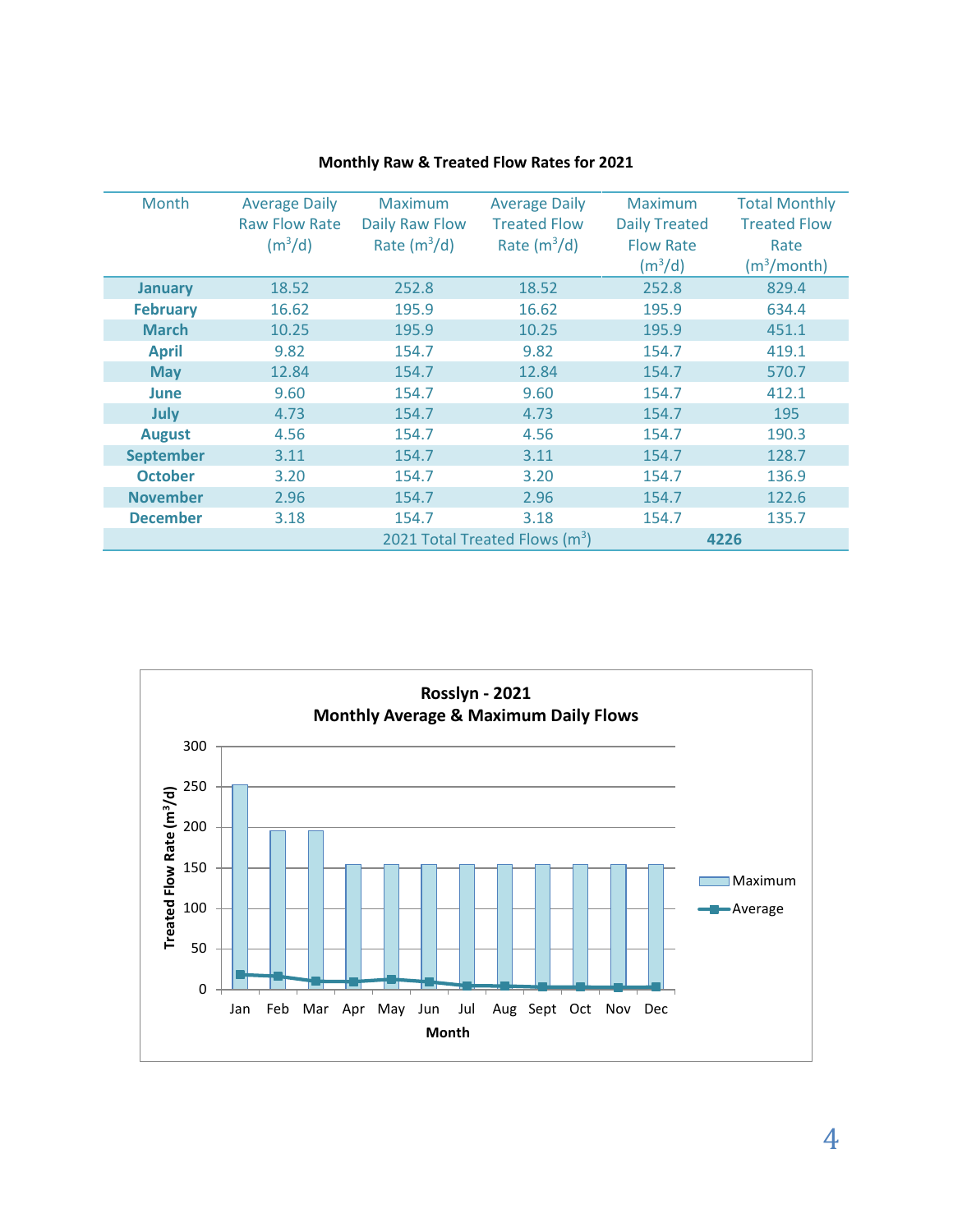## *Section 4: System Failures and Correction*

The Ministry of Environment conducted an *announced* inspection of the Rosslyn Village Subdivision Well Supply System on July 20 2021. The final inspection report identified 10 non-conformance as summarized in the table below.

The 2021 final inspection rating record for Rosslyn Village Subdivision Well Supply System is not available at this time as the Inspection Rating Report (IRR) is being changed to a different system.

| Item           | <b>Non-Compliance Identified</b>                                                                                                                                                                                                                                                                                                                                                                                                                                  | <b>Compliance</b><br><b>Date</b> | <b>Action Being Taken to Address</b><br>item                                                                                                                                            | <b>Status</b>                    |
|----------------|-------------------------------------------------------------------------------------------------------------------------------------------------------------------------------------------------------------------------------------------------------------------------------------------------------------------------------------------------------------------------------------------------------------------------------------------------------------------|----------------------------------|-----------------------------------------------------------------------------------------------------------------------------------------------------------------------------------------|----------------------------------|
| $\mathbf 1$    | Not sufficient monitoring of flow as required by<br>the Municipal Drinking Water Licence or Drinking<br>Water Works Permit issued under Part V of the<br><b>SDWA</b>                                                                                                                                                                                                                                                                                              | November 30,<br>2021             | Upon taking over the plant<br>flow meters were not<br>functioning/in place. Flow<br>meters are on site and the<br>tentative install date has been<br>scheduled for December 2,<br>2021. | Completed                        |
| $\overline{2}$ | Flow measuring devices were not calibrated or<br>verified in accordance with the requirements of<br>the MDWL issued under Part V of the SDWA. Raw<br>water flow meters were not in place at the time<br>of the inspection.                                                                                                                                                                                                                                        | November 30,<br>2021             | Upon taking over the plant<br>flow meters were not<br>functioning/in place. Flow<br>meters will be calibrated upon<br>install (details noted above)                                     | Completed                        |
| 8              | The operator-in-charge did not ensure that<br>records were maintained of all adjustments made<br>to the processes within his or her responsibility.<br>Records kept by the previous operating authority<br>did not clearly demonstrate that all records were<br>kept for all adjustments made to the treatment<br>processes.                                                                                                                                      |                                  | OCWA started utilizing paper<br>log books as we were brought<br>in to operate in an emergency<br>basis & has now transitioned to<br>electronic log books                                | Complete                         |
| 9              | Logbooks were not properly maintained and/or<br>did not contain the required information. During<br>the time of inspection review period that Water<br>Quality Services was the operating authority,<br>there were several short comings with regards to<br>the maintenance of logbooks and record keeping.<br>Now that OWCA has taken over the duties of<br>operating authority there has been significant<br>improvement in the logbooks and record<br>keeping. |                                  | OCWA will continue to ensure<br>that log book maintenance and<br>record keeping is completed at<br>a high standard as have been<br>done since arriving onsite.                          | Complete                         |
| 10             | Operators and maintenance personnel did not<br>have ready access to operations and<br>maintenance manuals. When OWCA took over<br>the role of operating authority for the drinking<br>water system, there were minimal operations<br>and maintenance manual in place.                                                                                                                                                                                             |                                  | Upon taking over the plant<br>there was not adequate O&M<br>manual accessible<br>(combination Operational<br>Plan/O&M manual from 2013<br>not meeting requirements).                    | In progress $-$<br>twsp/engineer |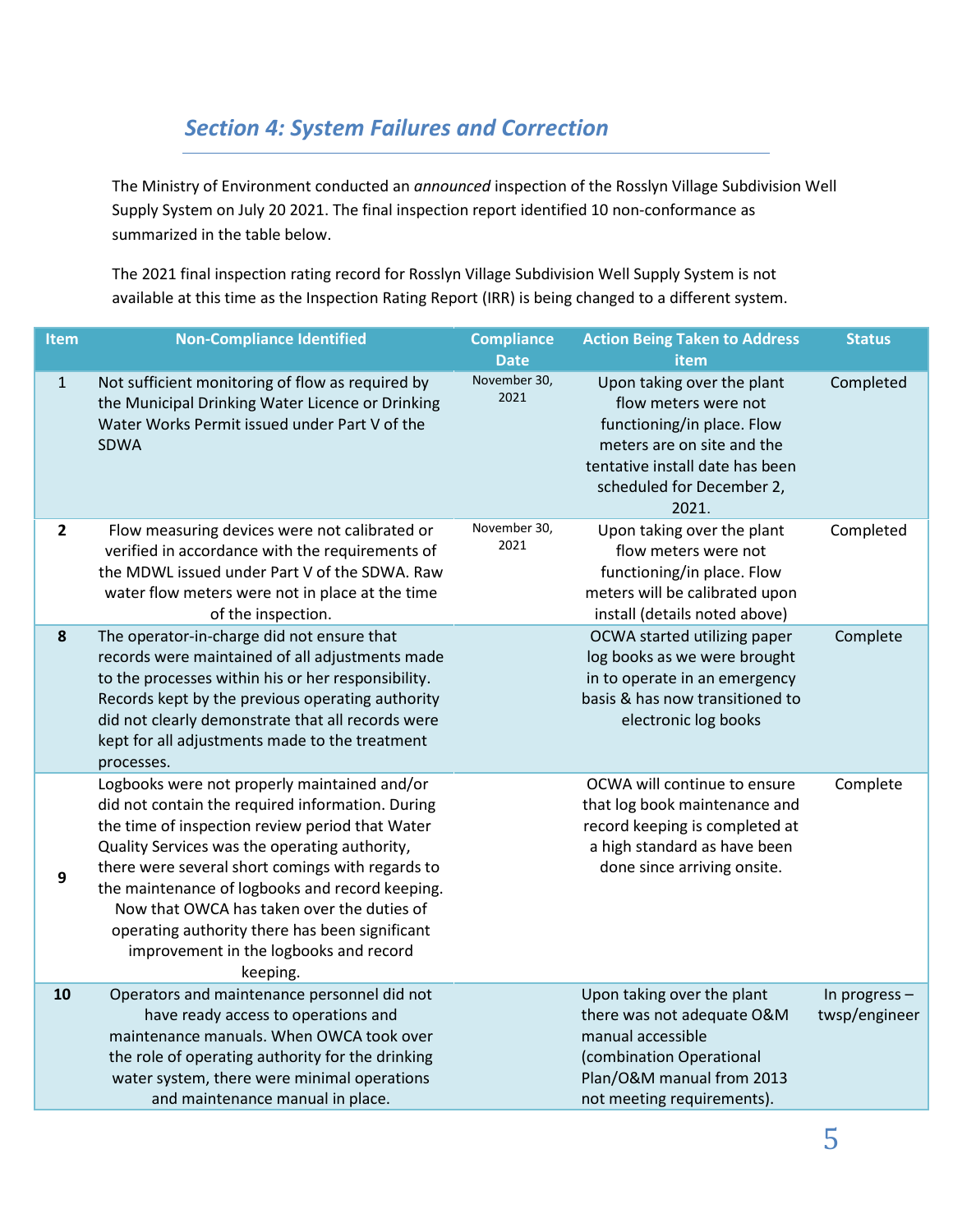|    |                                                                                                                                                                                                                                                                                                                                                                                                                                                                                                                                    |                      | Operational plan is completed<br>for DWQMS Details below.                                                                                                                                                                                                                                                                                 |                                                                                  |
|----|------------------------------------------------------------------------------------------------------------------------------------------------------------------------------------------------------------------------------------------------------------------------------------------------------------------------------------------------------------------------------------------------------------------------------------------------------------------------------------------------------------------------------------|----------------------|-------------------------------------------------------------------------------------------------------------------------------------------------------------------------------------------------------------------------------------------------------------------------------------------------------------------------------------------|----------------------------------------------------------------------------------|
| 11 | The operations and maintenance manuals did not<br>contain plans, drawings and process descriptions<br>sufficient for the safe and efficient operation of<br>the system.                                                                                                                                                                                                                                                                                                                                                            |                      | Upon taking over the plant<br>there was not adequate O&M<br>manual accessible. Details<br>below.                                                                                                                                                                                                                                          | In progress -<br>twsp/engineer                                                   |
| 12 | The operations and maintenance manuals did not<br>meet the requirements of the Drinking Water<br>Works Permit and Municipal Drinking Water<br>Licence issued under Part V of the SDWA. At the<br>time of the last inspection, several short comings<br>in the operations and maintenance manual were<br>noted. The O&M manual did not me all the<br>conditions set out in Section 16 of the Municipal<br>Drinking Water Licence. It is understood that<br>OCWA is in the process of developing a new<br>O&M manual for the system. | November 26,<br>2021 | Upon taking over the plant<br>there was not adequate O&M<br>manual accessible. OCWA has<br>completed the procurement<br>process with 3 engineering<br>firms and has received pricing<br>to get an O&M manual that<br>meets the regulations<br>completed. The request has<br>been submitted to the<br>Township for review and<br>approval. | In Progress                                                                      |
| 13 | Operators were not examining continuous<br>monitoring test results or they were not<br>examining the results within 72 hours of the test                                                                                                                                                                                                                                                                                                                                                                                           |                      | OCWA has been, and will<br>continue to, ensure that 72<br>hour reviews are completed<br>regularly.                                                                                                                                                                                                                                        | Complete                                                                         |
| 14 | All continuous analysers were not calibrated,<br>maintained, and operated, in accordance with<br>the manufacturer's instructions or the regulation.<br>Calibration records could not be provided for the<br>time period when Water Quality Services was<br>acting as the Operating Authority.                                                                                                                                                                                                                                      |                      | OCWA will ensure that all<br>continuous analyzers are<br>calibrated in accordance with<br>the manufactures<br>requirements and that<br>appropriate records are<br>maintained. Calibrations were<br>completed June 2021.                                                                                                                   | Complete                                                                         |
| 15 | Records did not confirm that the water<br>treatment equipment which provides<br>chlorination or chloramination for secondary<br>disinfection purposes was operated so that at all<br>times and all locations in the distribution system<br>the chlorine residual was never less than 0.05<br>mg/I free or 0.25 mg/I combined. Records<br>covering the inspection review period were not<br>available for the time that Water Quality Services<br>was acting as operating authority.                                                |                      | OCWA will ensure that records<br>are kept and are available to<br>the inspector upon request.<br>Round sheets and additional<br>logbook detail has been<br>implemented to help ensure<br>information is readily available<br>at request.                                                                                                  | Complete -<br>implemented<br>round sheets<br>to track &<br>noting in<br>logbooks |